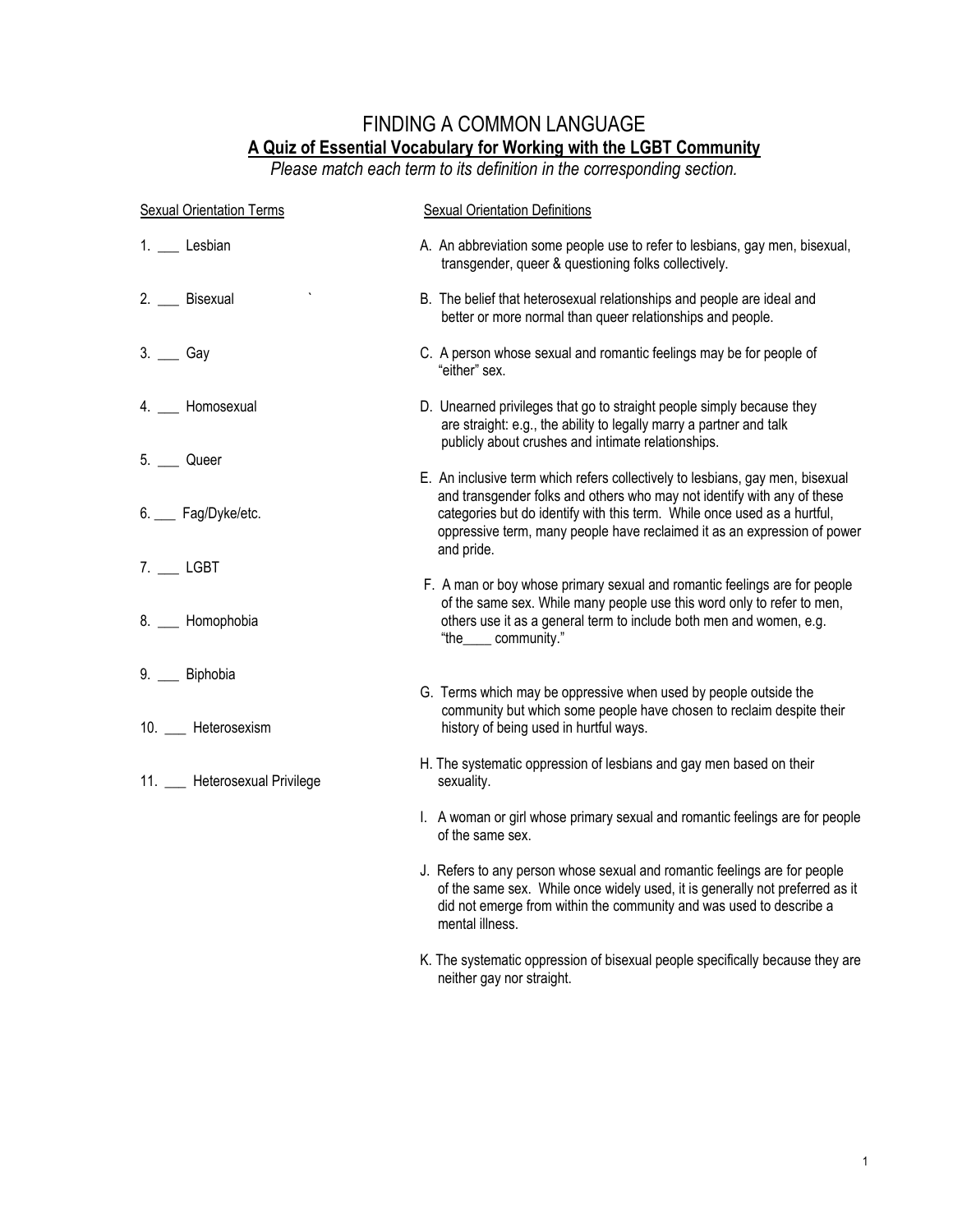| Gender, Intersex, & Trans Terms           | Gender, Intersex, & Trans Terms                                                                                                                                                                                                                                     |
|-------------------------------------------|---------------------------------------------------------------------------------------------------------------------------------------------------------------------------------------------------------------------------------------------------------------------|
| $12.$ Sex                                 | L. External and socially perceived. May include one's behaviors, dress,<br>mannerisms, speech patterns, and social interactions. How one<br>communicates their gender.                                                                                              |
| 13. Gender Identity                       | M. Female-to-Male, Male-to-Female                                                                                                                                                                                                                                   |
| 14. __ Gender Role                        | N. Someone who wears clothes that social custom dictates belong<br>to a different gender role. Gender identity and assignment still<br>match.                                                                                                                       |
| 15. __ Transphobia                        | O. The systematic oppression of transgender people because they do not<br>fit societal expectations of how men and women are supposed to act and<br>look.                                                                                                           |
| 16. __ Intersex                           | P. The collection of a society's assumptions, expectations and<br>traditions for how a person of a particular gender is supposed to<br>act and be acted upon socially.                                                                                              |
| 17. __ Transsexual                        |                                                                                                                                                                                                                                                                     |
| 18. __ FtM, MtF                           | Q. A medical term used to describe the physical characteristics one has<br>such as genitalia, chromosomes, and hormones. Because usually<br>subdivided into 'male' and 'female', this category does not recognize<br>the existence of intersexed bodies.            |
| 19. __ Non-Op, Post-Op, Mid-Op,<br>Pre-Op | R. Having a gender identity of man/boy or woman/girl not matching<br>their physical sex. Typically people bring their gender expression<br>into congruence with their gender identity.                                                                              |
| 20. ____ Cross-Dresser                    | S. One's personal view of one's own gender.                                                                                                                                                                                                                         |
| 21. __ Drag King/Queen                    | T. Referring to transsexual people, these terms indicate people who:<br>decided against surgeries; completed all intended surgeries, completed<br>some intended surgeries, and have not yet had any intended surgeries.                                             |
| 22. __ Transgender                        | U. Cross-dressing for performances and not as often interested in<br>having gender attributed on basis of clothing.                                                                                                                                                 |
| 23. Cender Expression                     | V. An umbrella term that encompasses anyone whose identity falls outside<br>of the binary, stereotypical gender dichotomy, such as transsexuals, cross-<br>dressers, or drag kings/queens. Also known as gender variant, gender<br>queer, or gender non-conforming. |

W. A category that reflects biological variation in sex.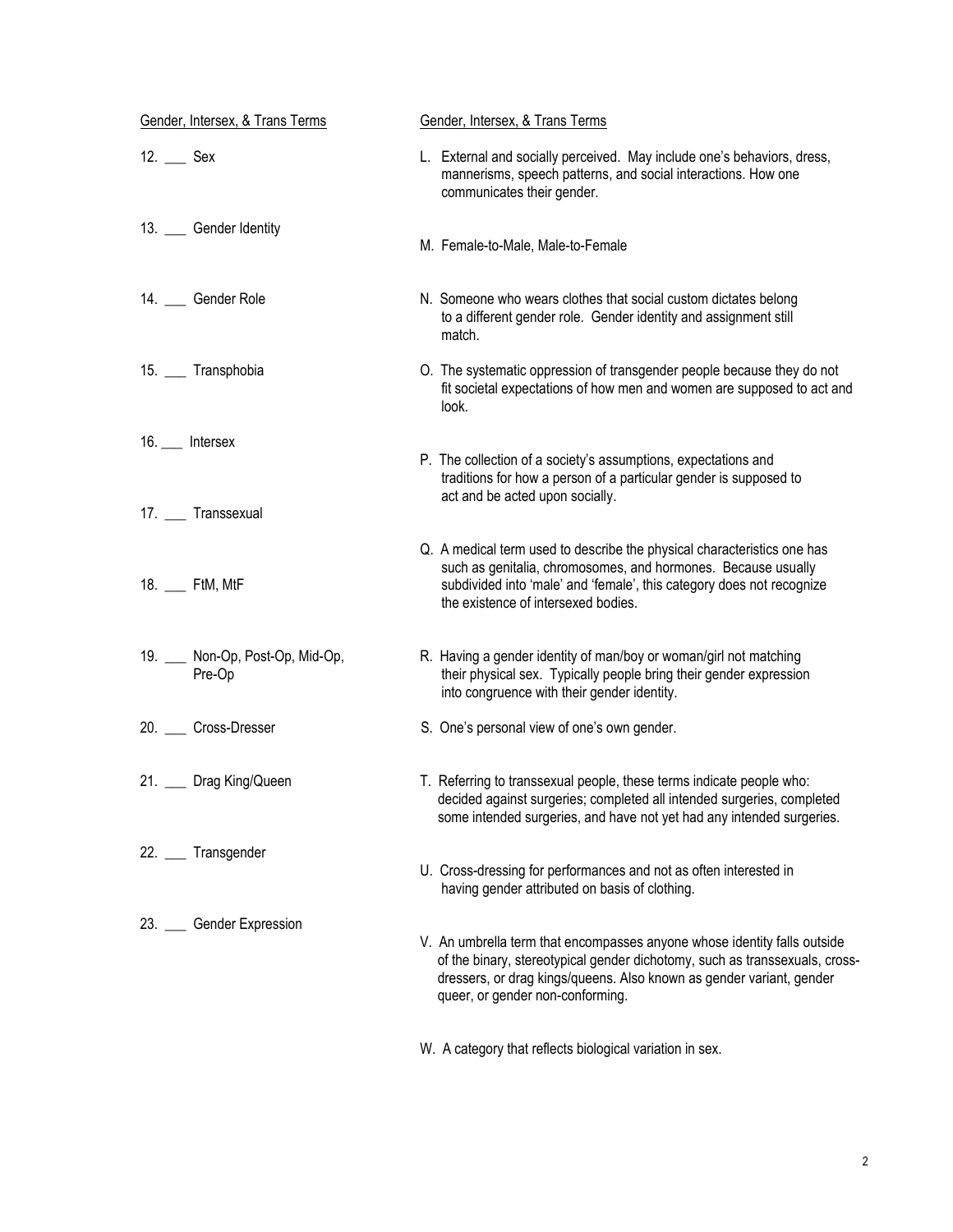*Directions: Distribute quiz to participants, tell them how much time they have to take it, if they can work in pairs/groups, and that the definitions and terms on the front of the page match one another, while the definitions and terms on the back of the page match. When completed, review the quiz and answers with the group. Be sure to further explain terms that are confusing or that people struggled with.* 

## FINDING A COMMON LANGUAGE **A Quiz of Essential Vocabulary for Working with the LGBT Community**

*Please match each term to its definition in the corresponding section.*

| <b>Sexual Orientation Terms</b> | <b>Sexual Orientation Definitions</b>                                                                                                                                                                                                                                                                            |
|---------------------------------|------------------------------------------------------------------------------------------------------------------------------------------------------------------------------------------------------------------------------------------------------------------------------------------------------------------|
| 1. _ I___ Lesbian               | A. An abbreviation some people use to refer to lesbians, gay men, bisexual,<br>transgender, queer & questioning folks collectively.                                                                                                                                                                              |
| 2. C_ Bisexual                  | B. The belief that heterosexual relationships and people are ideal and<br>better or more normal than queer relationships and people.                                                                                                                                                                             |
| 3. F Gay                        | C. A person whose sexual and romantic feelings may be for people of<br>"either" sex.                                                                                                                                                                                                                             |
| 4. J_ Homosexual                | D. Unearned privileges that go to straight people simply because they<br>are straight: e.g., the ability to legally marry a partner and talk<br>publicly about crushes and intimate relationships.                                                                                                               |
| 5. E_ Queer                     |                                                                                                                                                                                                                                                                                                                  |
| 6. _G__ Fag/Dyke/etc.           | E. An inclusive term which refers collectively to lesbians, gay men, bisexual<br>and transgender folks and others who may not identify with any of these<br>categories but do identify with this term. While once used as a hurtful,<br>oppressive term, many people have reclaimed it as an expression of power |
| 7. A LGBT                       | and pride.                                                                                                                                                                                                                                                                                                       |
| 8. H_ Homophobia                | F. A man or boy whose primary sexual and romantic feelings are for people<br>of the same sex. While many people use this word only to refer to men,<br>others use it as a general term to include both men and women, e.g.<br>"the_____ community."                                                              |
| 9. K_ Biphobia                  |                                                                                                                                                                                                                                                                                                                  |
| 10. B_ Heterosexism             | G. Terms which may be oppressive when used by people outside the<br>community but which some people have chosen to reclaim despite their<br>history of being used in hurtful ways.                                                                                                                               |
| 11. _D__ Heterosexual Privilege | H. The systematic oppression of lesbians and gay men based on their<br>sexuality.                                                                                                                                                                                                                                |
|                                 | I. A woman or girl whose primary sexual and romantic feelings are for people<br>of the same sex.                                                                                                                                                                                                                 |
|                                 | J. Refers to any person whose sexual and romantic feelings are for people<br>of the same sex. While once widely used, it is generally not preferred as it<br>did not emerge from within the community and was used to describe a<br>mental illness.                                                              |
|                                 | K. The systematic oppression of bisexual people specifically because they are<br>neither gay nor straight.                                                                                                                                                                                                       |